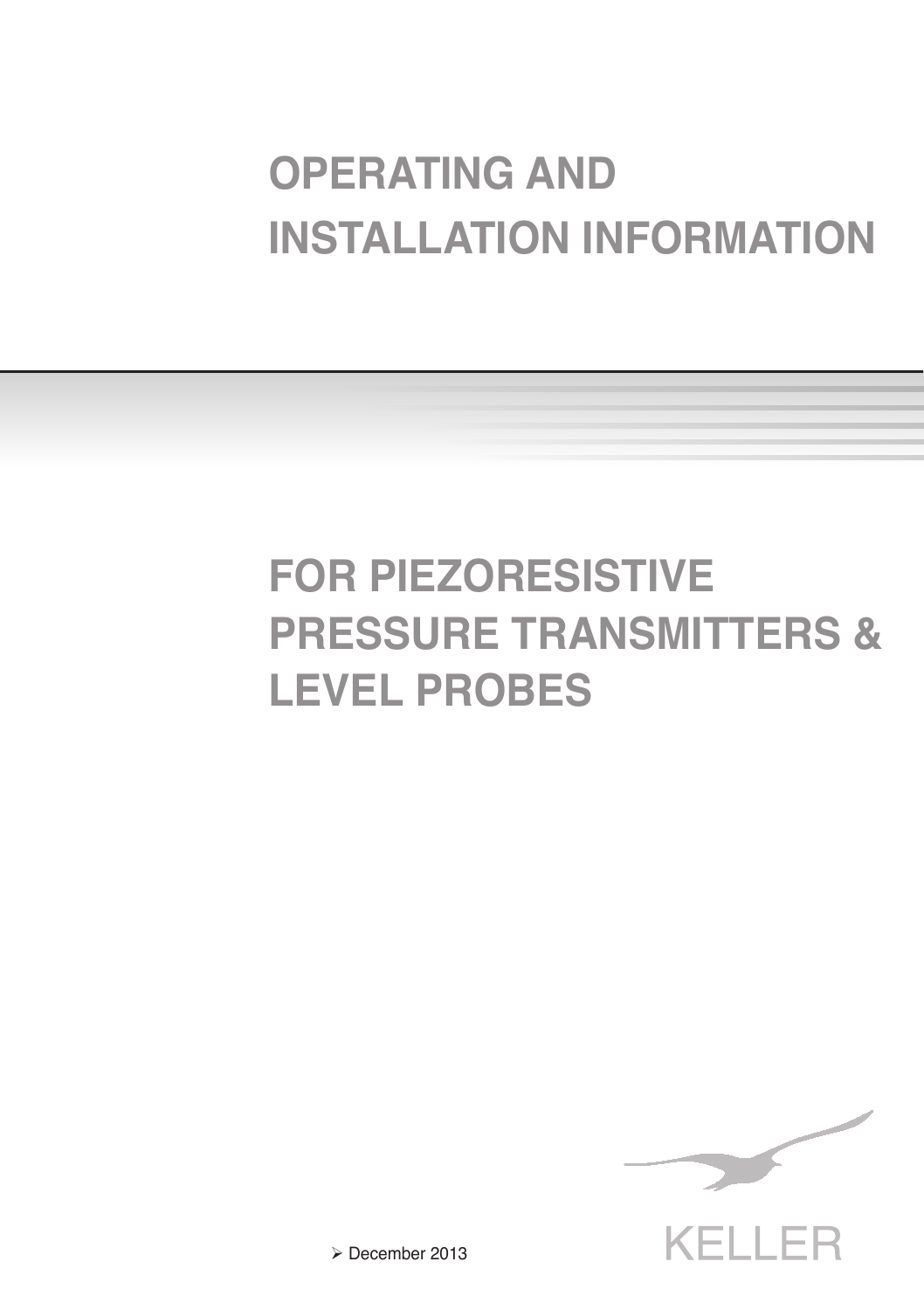#### **1 General**

Please read through this information in detail before installing and commissioning your device. If you still require any information that is necessary for your application, please visit our website: www.keller-druck.com, where you will find detailed datasheets as well as the addresses where you can contact us directly.

## **2 Function**

The presence of the pressure for measurement causes elastic deformation of the silicon diaphragm of the integrated sensor chip. When auxiliary electrical energy is supplied, this deformation is converted proportionally into an electrical signal which can subsequently be evaluated. This information (pressure range/output signal) is shown on the nameplate of the pressure transmitter.

## **3 Maintenance**

KELLER pressure transmitters and level probes are maintenance-free, and they operate without errors provided that they are used within the specifications. The recalibration cycle depends on the conditions of use. The recommended cycle is 1 year.

#### **4 Important information**

In order to commission the device, you must have the required knowledge of measurement and control technology, and you must also be familiar with the basics of electrical engineering (power circuits). When carrying out assembly and installation work, please comply with the relevant national guidelines, directives and safety regulations. Install the pressure transmitter only on systems which are in the unpressurized state. Always operate the device within the permitted measuring range and/or within the maximum overload. Also in this regard, please pay attention to the relevant operating parameters as stated on the nameplate or in the datasheet. Protect the metal diaphragm against damage. Pay particular attention to this aspect on devices with a flush diaphragm. If the device is not built in, protect the metal diaphragm with the protective cap that is supplied with it.

In respect of pressure transmitters for use in explosive atmospheres, we also refer to the corresponding operating instructions (see 23/25 (S) Ei/26 Ei, 33/35 X Ei / 36 XW Ei, PD-39 X Ei, 41 X Ei and 46 X Ei).

#### **5 Installing the mechanical connection**

During the installation process, ensure that the sealing surfaces on the device and the measuring point are clean and free of damage. Only use the appropriate tool to screw the device in and to unscrew it. For available threads, please consult the relevant datasheets at: www.keller-druck.com.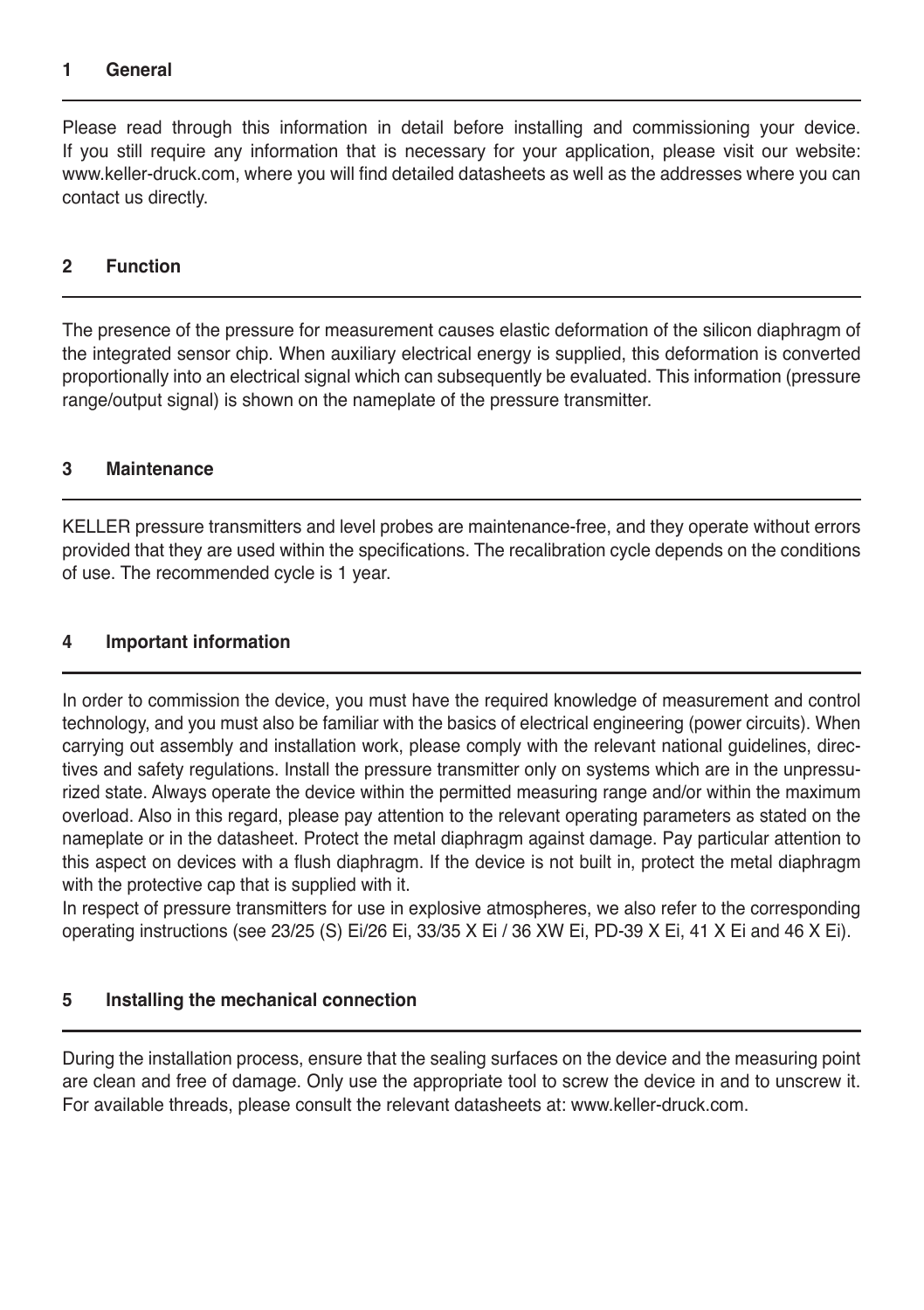The device should be earthed via the pressure connection. If this is impossible, ensure that adequate earthing is provided via the plug or the cable shield.

Make sure that no moisture can penetrate via the leads. The types of protection stated on the datasheet are valid only for plugs while they are plugged in.

The following illustrations use the example of a device with DIN cubic plug to show the basic connection method for the most commonly used electrical output signals.



The pin or cable assignments are imprinted on the device's nameplate in each case. You can also find these data on the relevant datasheet at: www.keller-druck.com.

|                                   |     | 2-conductor               | 3-conductor                |
|-----------------------------------|-----|---------------------------|----------------------------|
| Power (voltage) supply U.         |     | 828 VDC                   | 1332 VDC                   |
| Output signal                     | OUT | $420$ mA                  | $010$ VDC $/0.54.5$ V      |
| Load resistance                   |     | $R_i < (U - 8) / 0.025 A$ | $R_{\rm c}$ > 5 k $\Omega$ |
| Power consumption                 |     | max. 25 mA                | max. 10 mA                 |
| (also see the relevant datasheet) |     |                           |                            |

Le*ad cross-section:* A lead cross-section of 0,25 mm<sup>2</sup> is entirely adequate for most applications. However, if very long supply leads are required, a power output should be given preference over the voltage signal. This is especially important for high-precision measurements (0,1 %FS) because long connections with voltage outputs produce measuring errors due to the voltage drop over the line resistance. For devices with a voltage output, we therefore recommend that the "ground" (earth) for the measurement should be connected separately (by installing a fourth line) in order to eliminate this measuring error. If this is impossible, a suitably larger cable cross-section should be selected (min. 1  $\mathsf{mm}^2$  for a cable length of approx. 100 m) in order to reduce the voltage drop over the lines.

*For Level Probes:* Take care to not injure the cable jacket. The cable is not internally sealing. If the cable jacket is leaky humidity will ingress into the probe (which will lead to failure and damage of the probe).

For series-specific data, please consult the relevant datasheet at: www.keller-druck.com.